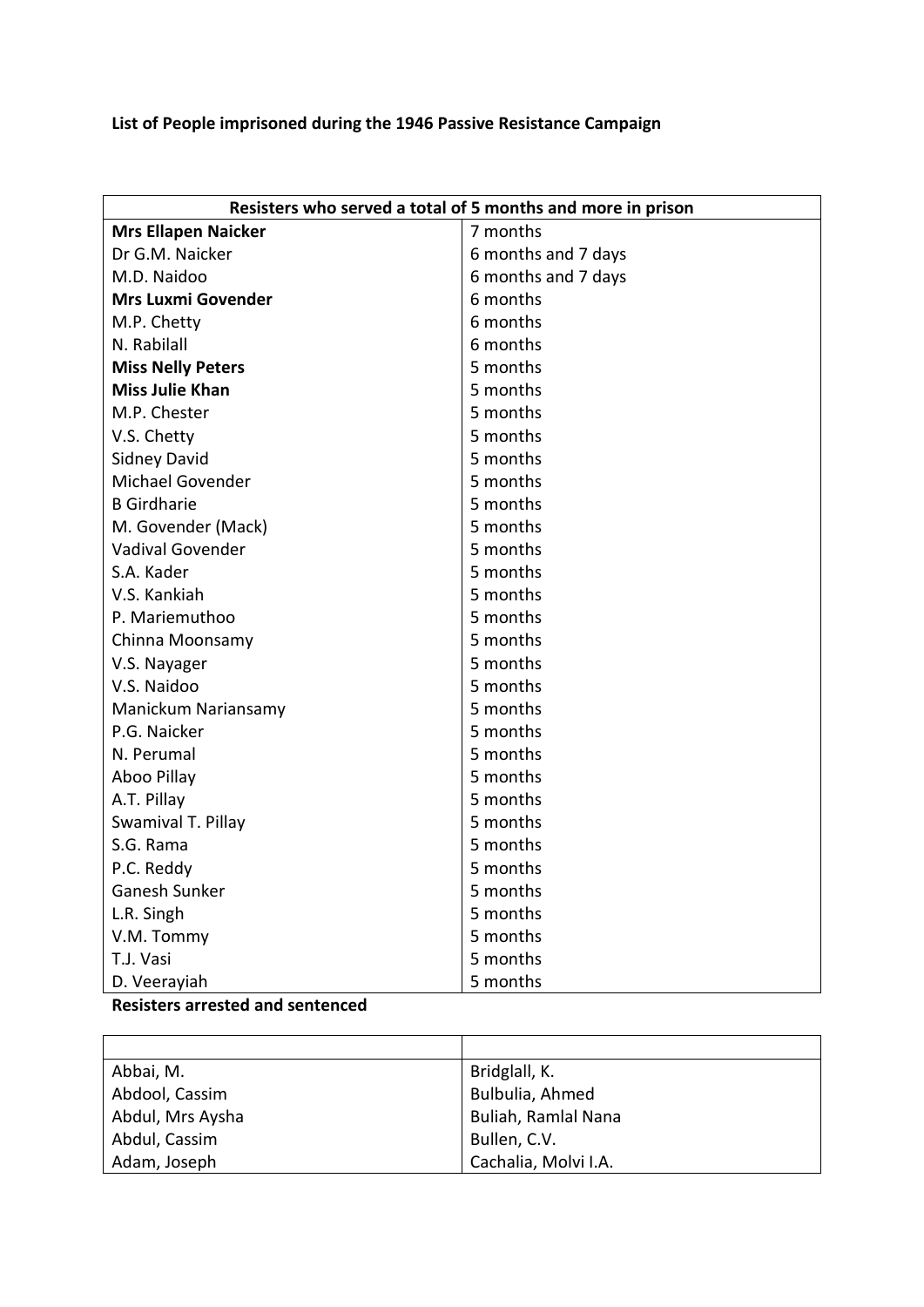Adam, Y.S. Adolph, A.P. Aidan, R. Alijan, H. Allie, Hassim Amod, T.E. Amra, Cassim Anandan, K. Applesamy, T. **Aroefdien, Miss Marsha**  Arumugan, P. **Asvat, Miss J.**  Asvat, Suliman \***Asvat, Miss Zainab** Baboo, M. Baboolal, Dr A. Bachan, Harichand Badani, Ally **Badat, Miss Z.**  Bagas, Mohamed Balkissoon, W. Balrajh, D. Baroochee, Mahomed **Barr, Miss Mary Bhabha, Mrs Jamila** Bhagat, S.B.M. Bhagwandas, D. Bhanabhai, Rabindranath G. Bharoochi, Enver Bharoochi, Mahomed \*Bhayat, I.E. \*Bhayat, Ismail **Bhayat, Miss Zohra**  Bhyat, A.S. Bhoolia, Ramlal N. Bikhoo, Suleman Bobby, P. Coopsamy, Govindasamy Dadoo, Ahmed Mahomed **Dadoo, Miss Fatima** \*Dadoo, Dr Y.M. **Dadoo, Miss Zubeida Dajee, Mrs Danoo Daniel, Mrs Darjee, Miss Danbo**  David, K.A. David, Sidney David, Willie

Cachalia, Yusuf Candasamy, Mamboy Moonie **Candasamy, Mrs Moonie** \*Carr, George **Cassim, Mrs Ismail**  Chester, Marie P. Chetti, S.K. Chetty, Dr B.T. Chetty, D.P. Chetty, I.J. Chetty, K.G. Chetty, K. Kista Chetty, L.M. Chetty, Marimoothoo Chetty, M.P. Chetty, P. Chetty, Peter Chetty, P.V. Chetty, Perumal Chetty, Poliah Chetty, S.C. Chetty, S.K. \*Chetty, S.M. Chetty, S.V. **Chetty, Miss Savie**  Chetty, T. Chetty, V. Chetty, V.R. Chetty, V.S. \*Choudree, Ashwin **\*Christopher, Mrs Gadija**  Classen, Daniel Classen, Vivian Cooper, Govindsamy Cooper, Dr K. Cooper, T. Coopsamy, David M. Freddy, P.K. Frederick, P.K. Ganas, S. Ganas, Soobramoney **Ganchi, Miss Ayesha (Aisha) Gandhi, Miss Jasvanthi** Gandhi, Manilal Gangat, Adam Gangat, Cassim Gangat, Essack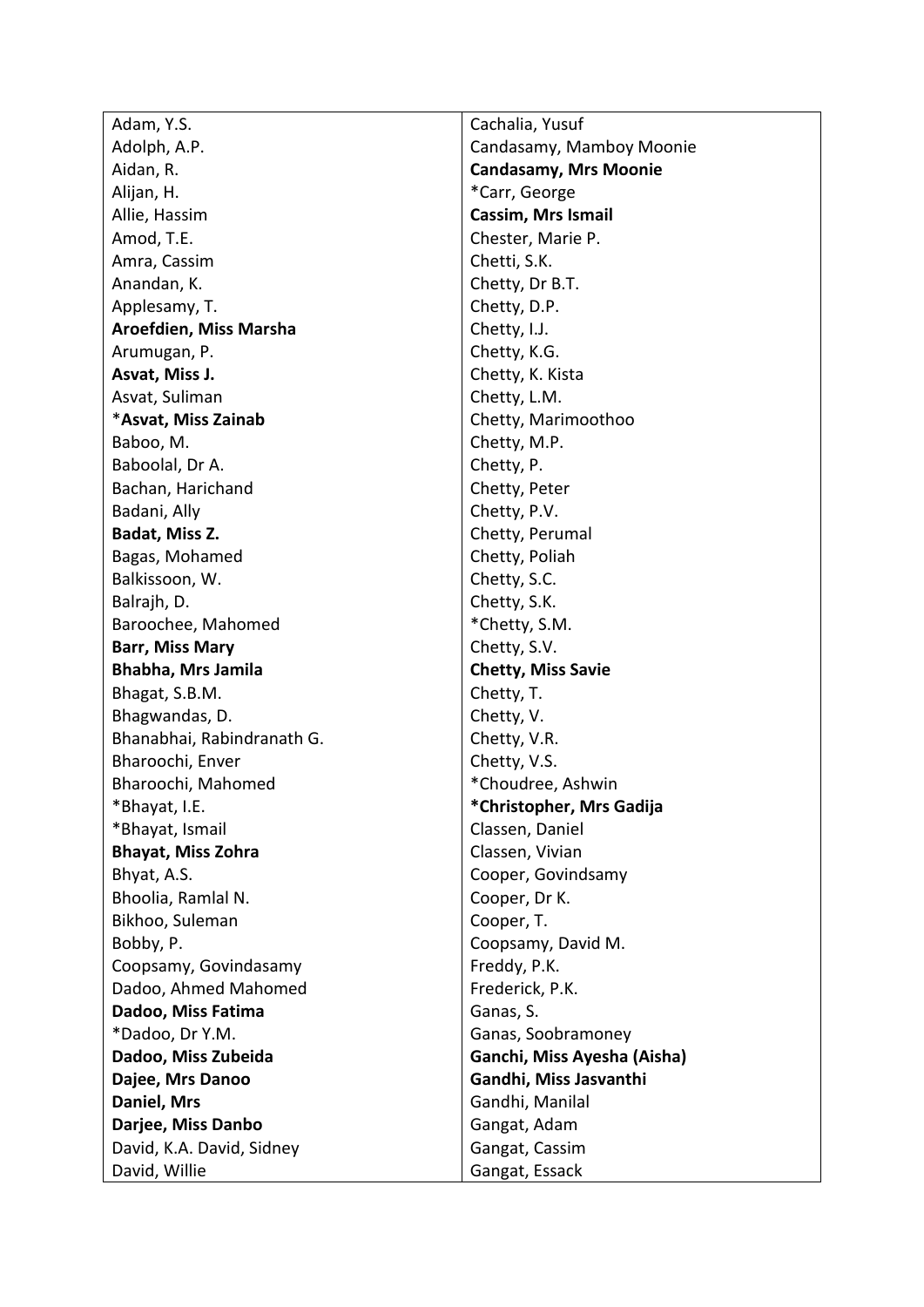Davids, Akka **Davids, Miss Enid**  Davids, Sydney Dawood, B. Djwood, Shaikh Dawson, C. Deoduth, Harichand Desai, Dhroobhai P. Desai, M. Nanalal Dhanpath, Budhoo Dickson, Basil Dinat, S. Dinath, Suliman **Dindar, Mrs Yacoub Ayesha \*Docrat, Mrs A.K.M. (Rabia)**  Doorsamy, Chellan Doorsamy, D. Doorsamy, G. Doorsamy, T. Easdien, J. Ebrahim, Dawood Ebrahim, Hamid Ellary, George Firdhari, Beharie **Fortune, Mrs Helen**  Francis, I.M. \*Francis, J.M. Francis, M. Frank, J.B. Frank, J.S. Govender, R.L. Govender, R. Soobramoney Govender, S. Govender, Soobramoney Govender, T.V. Govender, V. Govender, Vadivel Govender, V. Rathansamy **Govindamal, Miss M.**  Govindhan, M. Govindsamy, B. Govindsamy, K. Govindsamy, M. Govindsamy, T. Govindsamy, Y. Govindswami, Sooboo Harry, Ramlakan

Gangat, Ismail Gangat, Moosa Gani, Joosub Abdul George, L. **George, Miss Catherine** George, P. George, P.V. Girdhari, Behari **\*Gool, Mrs Z. ("Cissie" ) \*Goonam, Dr K.**  Gopaul, C. Gopaul, Nariansamy Govender, A.C. Govender, A.P. Govender, Annamalay Govender, Bala Govender, C.M. Govender, K. Govender, Dorasamy \*Govender, Jack Govender, Jacky Govender, K.P. Govender, K.S. **Govender, Mrs Lakshmi**  Govender, M. ("Mack" ) Govender, M.B. Govender, M.H. Govender, M.N. Govender, Marie P. Govender, Michael Govender, Nadas M, Govender, P.M. \*Joshi, Joshua G. Jugpersad, R. Kader, Hoosen Kader, S. Abdool Kader, Suleman A. **Kamthee, Mrs**  Kandasamy, G. Kankiah. V.K. Kankiah, V.S. Kanniah, Parasman **Kara, Mrs Fatima**  Kara, Ismail Karodia, A. \* Karodia, I.M. Karodia, Ismail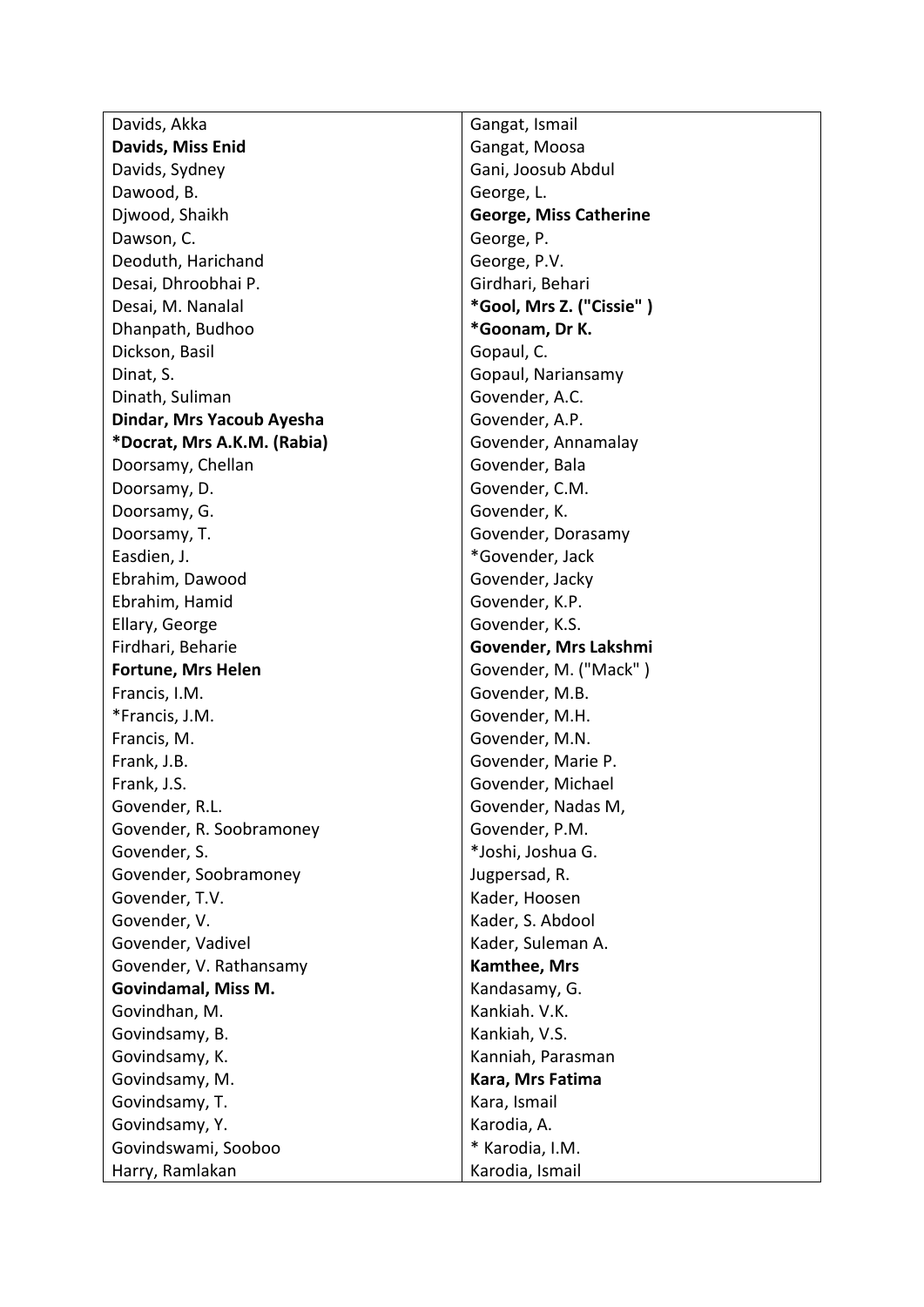| Harry, Mrs S. David        | Kasu, S.                 |
|----------------------------|--------------------------|
| Harry, T.D.                | Kathrada, Ahmed M.       |
| Hatia, Mahomed C.          | Keitsane, Simon          |
| Hobson, James              | Khan, Abdul Jabbar       |
| Holland, H.C.              | Khan, Ahmed R.           |
| Hoosen, Goolam             | Khan, E.A.               |
| Huria, Gunas               | Khan, Mrs Fatima A.      |
| Hurie, V.S.                | Khan, G.H.               |
| Hutton, S.                 | Khan, Hassan             |
| Inder, Sewalall            | Khan, Mrs Hilda          |
| Ishwarlal, R.              | *Khan, Ismail A.         |
| Ismail, Ahmed              | Khan, Miss Julie         |
| Jaikran, D.                | Khan, Mohamed            |
| Jaikissoon, G.             | Khan, Miss S.G.          |
| James, D.                  | Khoosila, Mrs            |
| James, Miss Rose           | Kissoon, Jack            |
| Jassat, Mahomed Essack     | *Kisten, B.M.            |
| Jimmy, H.                  | Kisten, Moonsamy         |
| Jimmy, N.                  | Kistensamy, C.           |
| Jinn, Mrs R.               | Krishnasamy, M.          |
| John, Moonsamy             | Kotwal, Ebrahim M.       |
| Jonathan, G.R.             | Kunnie, P.               |
| Joseph, A.                 | Lall, H.G.               |
| Lucas, Miss S. Lily        | Lalman, G.               |
| Luxmi, R.                  | Lawrence, Serino         |
| Mack, M.                   | Lowe, Johannes           |
| Maghoo, Mrs Dookni         | Mohan, P.B.              |
| Mahabeer, Harry            | Mohideen, S.E.H.         |
| *Mahabeer, R.              | Moodley, A.S.            |
| Mahadow, Ramnath           | Moodley, C.S.            |
| Maharaj, A.                | Moodley, Frank           |
| Maharaj, B.                | Moodley, Gopal           |
| Maharaj, B.T.              | Moodley, I.              |
| Maharaj, D.R.              | Moodley, J.V.            |
| Maharaj, R.                | Moodley, Johnny          |
| Maharaj, Ramphal           | Moodley, Krishnaswamy M. |
| Maharaj, S.B.              | Moodley, K.              |
| Maharajdin, Ragnath        | Moodley, Kista           |
| Mahomed, Abdul             | Moodley, Kisten          |
| <b>Mahomed, Miss Jeewa</b> | Moodley, M.              |
| Mahomed, M.                | Moodley, Madiemuthoo     |
| Mahomed, S.                | Moodley, M.M.            |
| Mahomed, Shaikh            | Moodley, M.K.C.          |
| Mahraj, Ramruthan          | Moodley, M.V.            |
| *Mayes, A.H.               | Moodley, Mogambry        |
| Maikoo, S.                 | Moodley, M.S.            |
| Maistry, P. Perumal        | Moodley, N.M.            |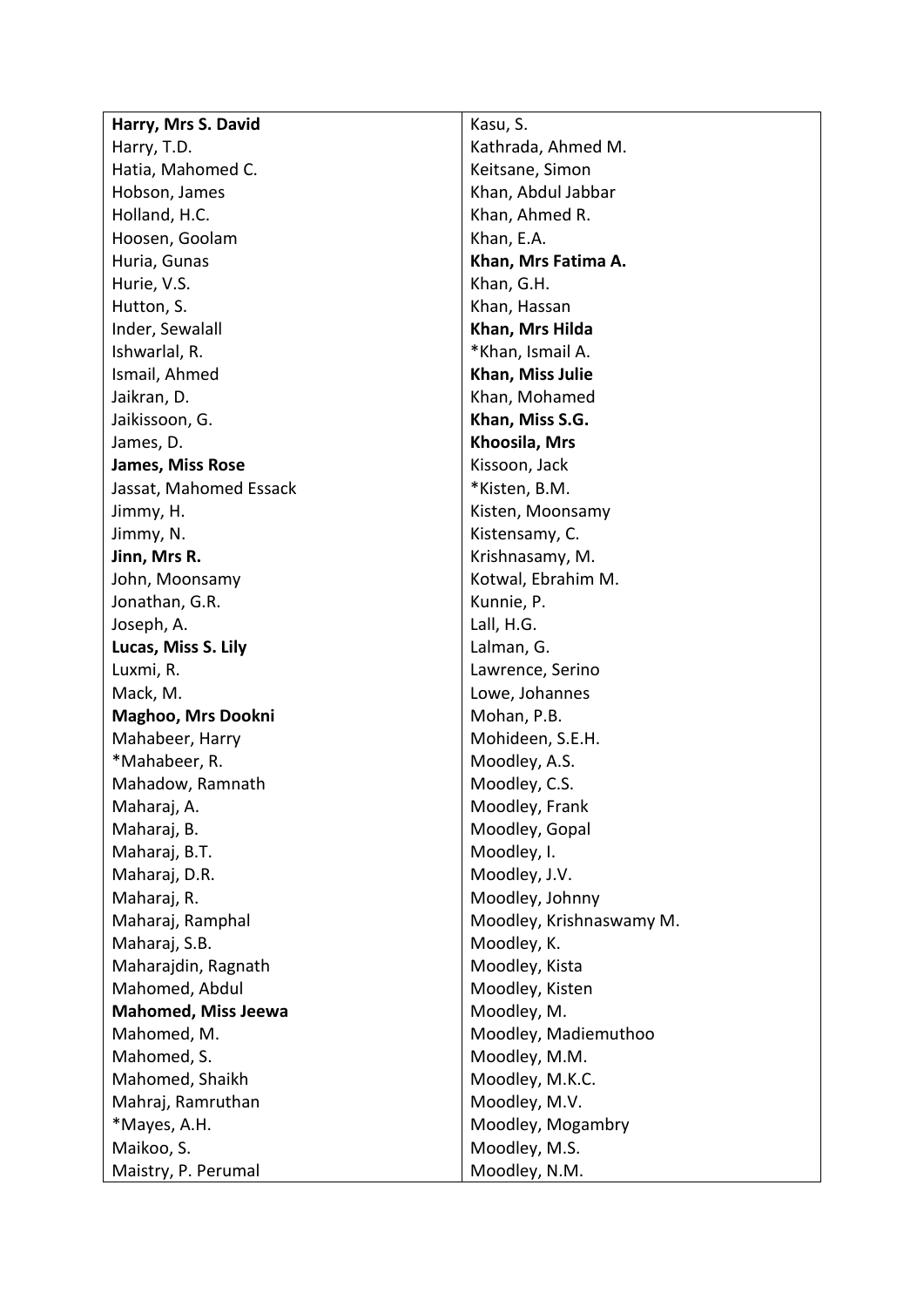Makue, Josua Fritz Mamsingh, S. Manilal, S. Mariemuthoo, P. Marimuthu, Tiny Massey, P.M. Matherat, D. Mayet, Mrs Hajee S.M. Meer, A.C. Meer, A.I. Meer, I.C. **Meer, Miss Zohra Hoosen** Melrose, M.N. **Mentor, Miss Ann** Mia, Ebrahim Michael, D. Mistri, Percy Krishnasammy Miangeni, Eric **Moonsamy, Mrs Danoo**  Moonsamy, K. Moonsamy, Kadhavaloo Moonsamy, Kesval Moonsamy, Mandal Moonsamy, Puckry Moonsamy, Sonny **Moonswami, Mrs Ellamah**  Moothoo, Reggie Morgan, G. Morgan, S. Morgan, Subramoney Moses, Benedict Moses, Benny Moses, Lalla Motan, Oily Munian, S. Munn, Sooknunan Muthray, D. Nadas, Raman Nadasen, M. Nadasen, Marie **Nagdee, Miss Suliman**  Naicker, Coopsamy **Naicker, Mrs Ellapen**  Naicker, G.G. \*Naicker, Dr G.M. **Naicker, Mrs G.M.**  Naicker, K.G.

Moodley, N.V. Moodley, P.L. Moodley, Poonsamy S. Moodley, S. Jack Moodley, S.V. **Moodley, Miss Salachee**  Moodley, Sam Moodley, Soondaram Moodley, V. Moodley, V. Jeeva Moodley, V.S. Jeeva Moodley, V.T. Moodlie, Marie Mookan, Francis Moola, A.I. \*Mooljee, Harilal Hemraj **Mooloo, Miss Geetha**  Mooloo, Haridayal Mooloo, Isaac **Mooloo, Miss Rajkumarie**  Moonsamy, Chinna Moonsamy, Chinswami Naidoo, A. Gopaul Naidoo, A. Harry \* Naidoo, A.R. Naidoo, B. **Naidoo, Mrs B.**  Naidoo, B.A. Naidoo, Barry P. Naidoo, C.C. Naidoo, C. Govindsamy **Naidoo, Miss Chambal Naidoo, Miss Chundra Naidoo, Miss D.**  Naidoo, D.M. Naidoo, G. Naidoo, G.L. Naidoo, Ganas M. **Naidoo, Mrs Gnambal**  Naidoo, Harry P. Naidoo, J.S. **Naidoo, Miss K.**  Naidoo, K. Coopsamy Naidoo, K. Narain **Naidoo, Mrs Kamatchie**  Naidoo, Krishnasamy Naidoo, L.G.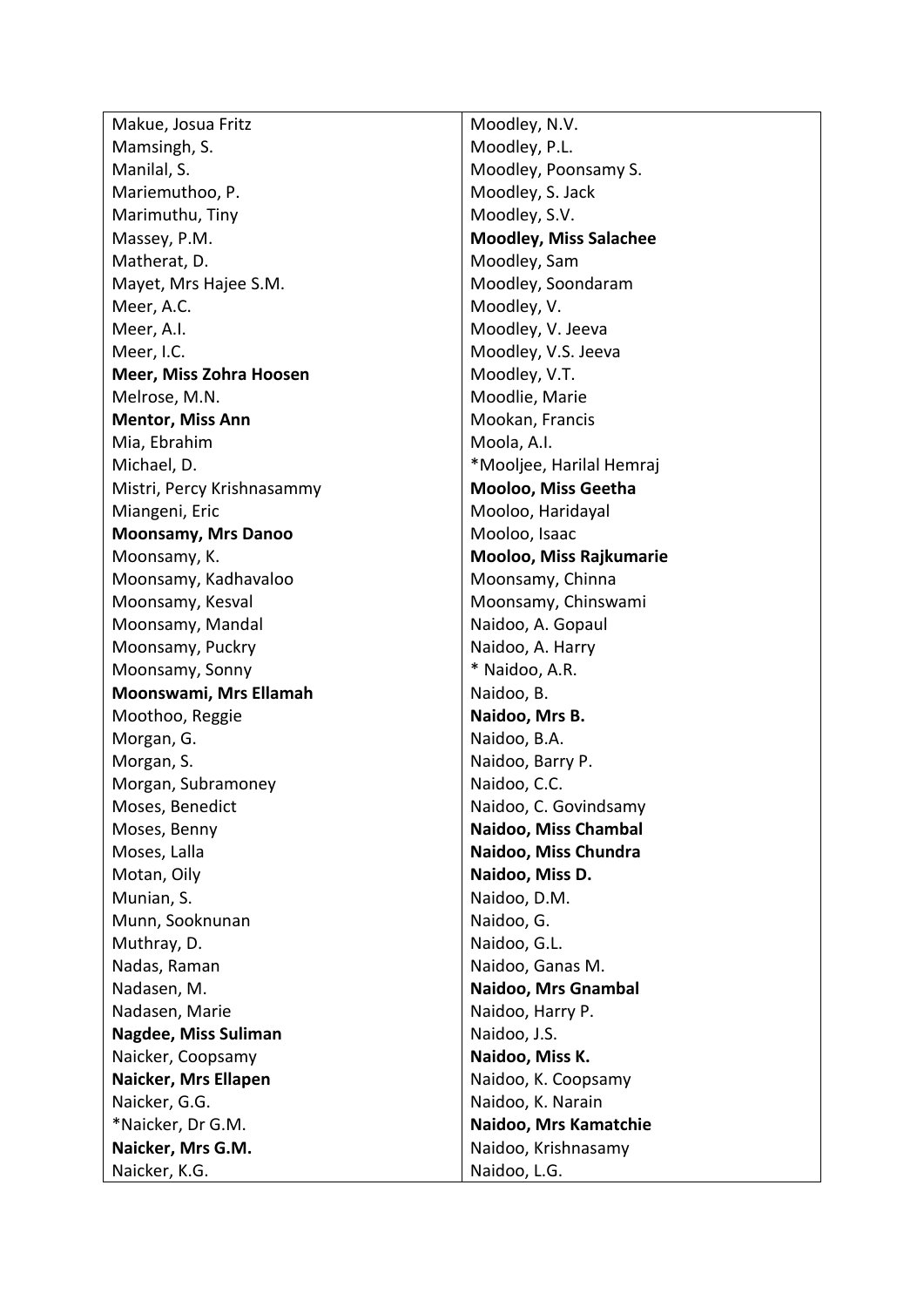| Naicker, Mrs M.G.                     | Naidoo, L.N.                |
|---------------------------------------|-----------------------------|
| Naicker, M.N.                         | Naidoo, M.                  |
| Naicker, M.P.                         | *Naidoo, M.D.               |
| Naicker, M.S.                         | Naidoo, M.N.                |
| Naicker, N.M.                         | Naidoo, Morris              |
| Naicker, P.G.                         | Naidoo, N.                  |
| Naicker, S.                           | Naidoo, N.A.                |
| Naicker, S.K.                         | Naidoo, N.R.                |
| Naicker, S.M.                         | Naidoo, N.S.                |
| Naicker, S.P.                         | Naidoo, 0. Chinna           |
| Naicker, S.V.                         | Naidoo, Mrs P.K.            |
| Naicker, V.M.                         | Naidoo, P.R.                |
| Naidoo, Miss A.                       | Naidoo, Miss R.             |
| Naidoo, R.S.                          | Naidoo, R. Chinniah         |
| Naidoo, R.T.                          | Naidoo, R.D.                |
| Naidoo, Ramsamy                       | Naidoo, R.M.                |
| Naidoo, Ramsunder                     | Naidoo, R.P.                |
| Naidoo, Ratansamy                     | *Naidoo, R.R.               |
| Naidoo, Rathinsamy                    | *Padayachee, J.             |
| Naidoo, Mrs S.                        | Padayachee, K.G.            |
| Naidoo, S.G.                          | Padayachee, R.              |
| Naidoo, S.P.                          | Padayachee, R.N.            |
| Naidoo, Mrs Sangama                   | Padayachee, Roy             |
| Naidoo, Sanjavee                      | Padayachee, V.              |
| Naidoo, Sidney                        | Padiachy, Miss Mooniama     |
| Naidoo, S. Veerasamy                  | Padiachy. Miss Rajambhal    |
| Naidoo, Sunderlal                     | *Padyachee, J.              |
| Naidoo . T. Appaisamy                 | Pahad, Mrs Amina            |
| *Naidoo, T. Narainsamy                | Parbhobhai, Babubhai        |
| Naidoo, Mrs T. Narainsamy             | Parbhoo, Miss Jumnakumari   |
| Naidoo, Thave                         | Parsad, Miss Anand          |
| Naidoo, Thomas                        | Passmore, Mrs Anita         |
| Naidoo, Miss V. Kamatchee             | Patchay, R.                 |
| * Naidoo, V.P.                        | *Patel, A.E.<br>Patel, A.H. |
| Naidoo, V.S.<br>Naidoo, Vadrarajoo V. | Patel, Abdulhak             |
| Nair, Muthu                           | *Patel, Ahmed Ebrahim       |
| Nana, Miss Maniben                    | Patel, Harilal              |
| Nana, Pranlal                         | Patel, Miss Jumnakumari     |
| Nanabhai, Somdat                      | Patel, Jeram                |
| Narain, C.                            | Patel, M.E.                 |
| Narainsamy, Manickum                  | Patel, Manilal D.           |
| Naransamy, N.                         | Patel, Mohamed              |
| Nathie, Suleman                       | Patel, 0.                   |
| Nathu, Ookabhai                       | *Patel, Mrs Suriakala       |
| Nayager, Sigamony                     | *Patel, Dr Vallabhbhai G.   |
| Nayager, Mrs M. Sigamoney             | Patel, Y.S.                 |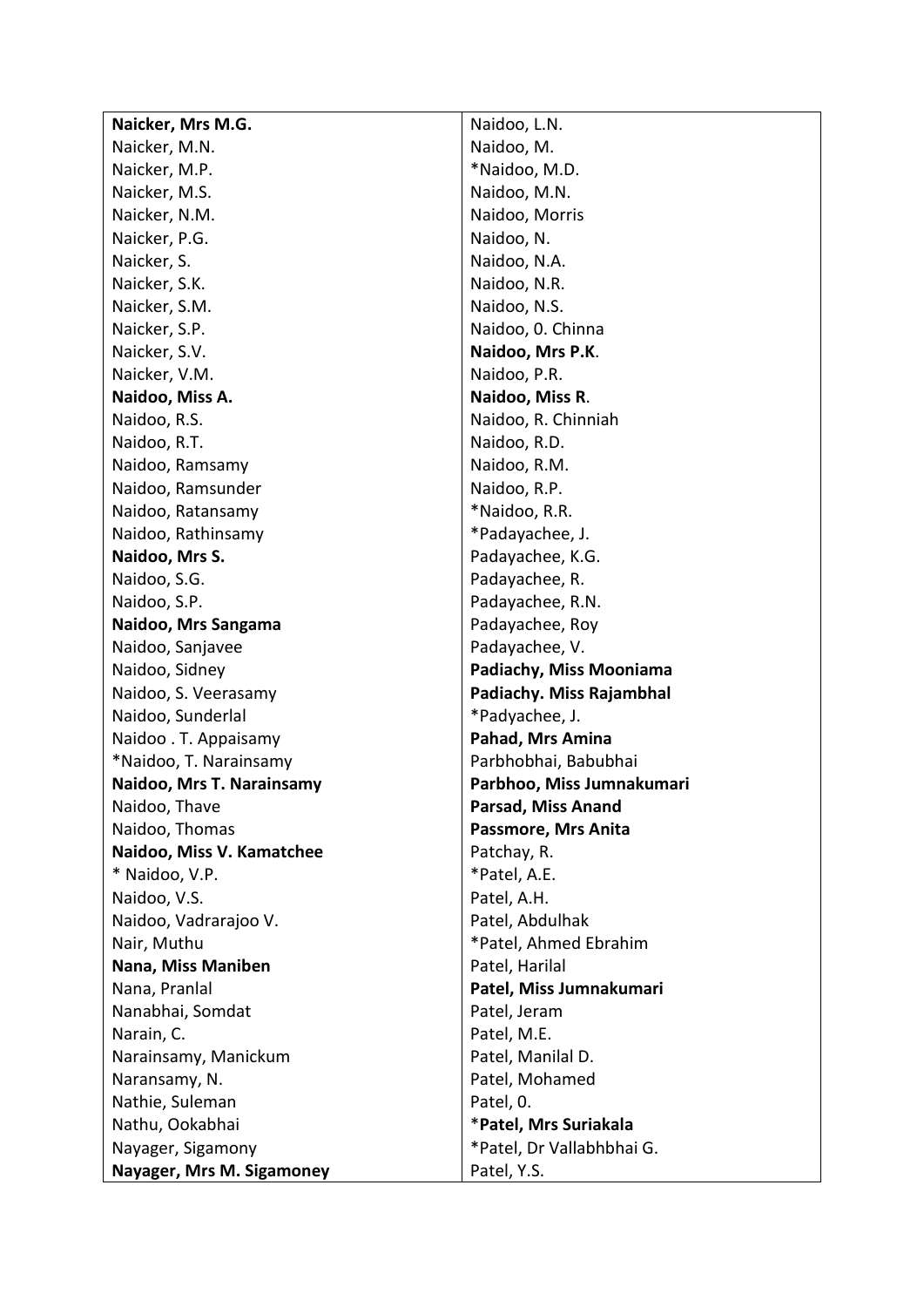Nayager, V.S. Nicholas, A.N. Nobin, Dennis E. Nyembo, Eric Johannes Obiah, C. Omar, Shaikh Osman, B. Padayachee, Armugan Paul, P. Peck, Michael Persadh, D. Perumal, C. Perumal, G. Perumal, K. Perumal, K.S. Perumal, Kandasamy Perumal, M. Perumal, N. Perumal, Naraidoo Perumal, P. Perumal, R. Peters, Billy B. Peters, L.R. **Peters, Miss Nellie**  Peters, Puckree Peters, Sunny Phillips, C. Pillay, A.D. Pillay, A.M. Pillay, A.T. Pillay, Abboo Pillay, Armugam Pillay, Bobby Pillay, Bomiah Pillay, Brown \*Pillay, C.M. **Pillay, Mrs Chella**  Pillay, Doorsamy Pillay, G. Pillay, G.M. Pillay, G.R. Pillay, Ganas Pillay, Govindaswami Perumal Pillay, J. Pillai, J.S. Pillay, Jackie Pillay, Jerrie

**Patel, Mrs Zubeida** Pather, D. Pather, Dharmalingam Pather, Ganas Pather, Dr R.M. Pather, G. M. ("Curly" ) **Pather, Miss M.** \*Pather. P.M. Pather, R.M. Pather, S.G. Pather, Jr., S.R. **Pather, Mrs Veeramah**  Patrick, Anthony Patrick, V. Pillay, N.T. \*Pillay, P.A. Pillay, P.S. **Pillay, Mrs Papamma**  Pillay, Perumal \*Pillay, Rungasamy Aranjalam Pillay, Rungasamy Gopaul Pillay, R.H. \*Pillay, R. Loggie Pillay, R.R. Pillay, R.S. Pillay, R.V. Pillay, Robert Pillay, S. Pillay, S.K. Pillay, S.K.S. **Pillay, Miss S. Sanbavelli** Pillay, Swamival T. Pillay, S.V. Pillay, Sam \*Pillay, Somasundrum Pillay, Sonny \*Pillay, Sundra Pillay, Sunny Pillay, T. **Pillay, Mrs Thainagee Perumal** Pillay, V. Baby \*Pillay, V.C. Pillay, V.M. Pillay, V.S. Pillay, Veera Govindaswami Pillay, W.S. Poonsamy, G.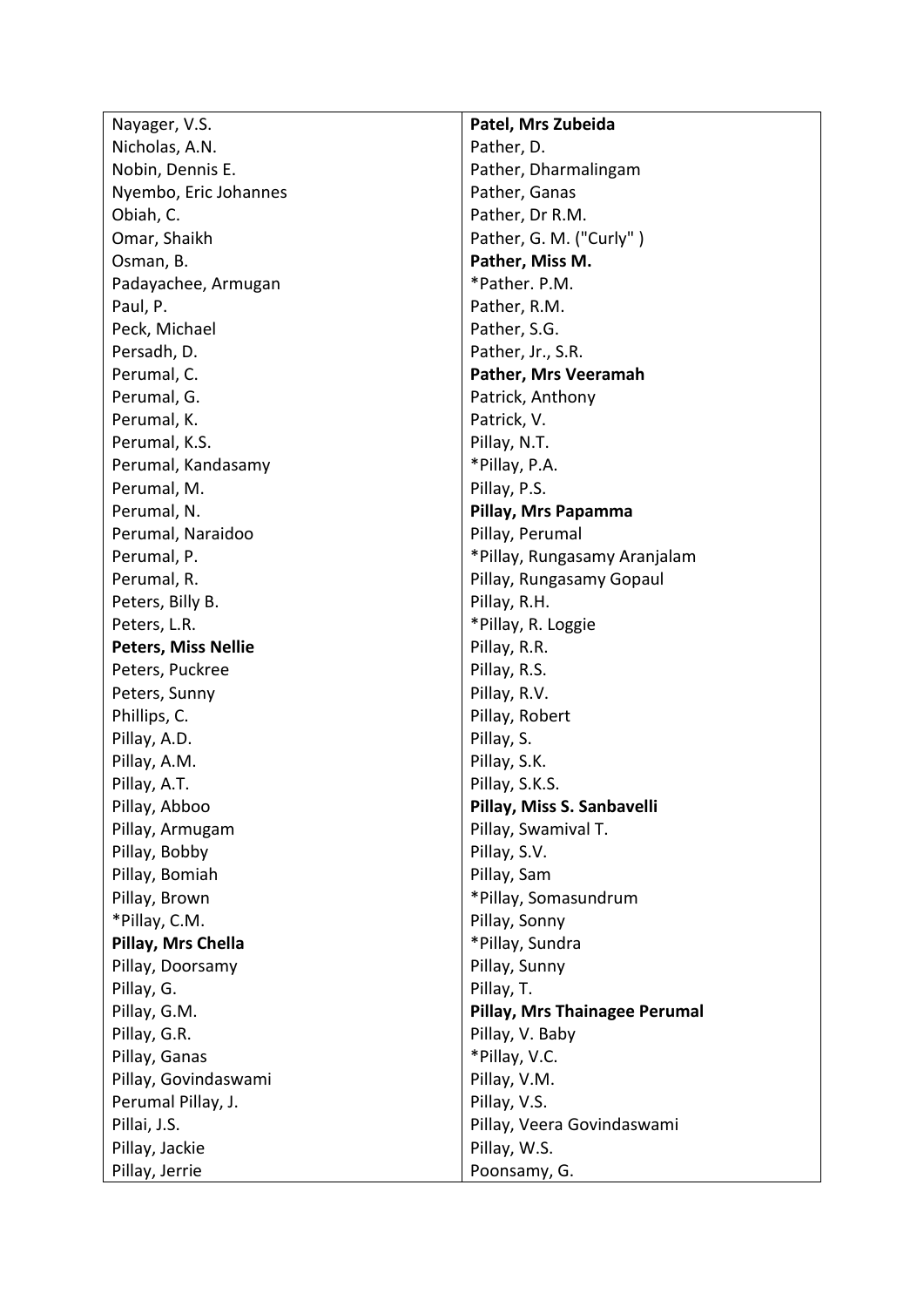| Pillay, K.G.                |
|-----------------------------|
| Pillay, Kandasamy           |
| Pillay, M.                  |
| Pillay, M.C.                |
| Rabilall, M.                |
| Radakrishna, K.             |
| Ragavan, P.                 |
| Rahiman, S.A.               |
| Rajah, K.                   |
| Rajmoni, Mrs                |
| Rajoo, K.                   |
| Rajoo, Vengesamy            |
| Rajpaul, H.                 |
| Rama, S.G.                  |
| Rambally, Gengoo            |
| Ramcharran, L.              |
| Ramdin, Harichand           |
| Ramlal, D.                  |
| Ramnarian, A.               |
| Ramouther, Minnie           |
| Rampersadh, Bridglal        |
| Ramsamy, A.                 |
| Ramsamy, Abel               |
| <b>Ramsamy, Miss Violet</b> |
| Ramuloo, C.                 |
| Ramsingh, Narain            |
| Raniga, Ratilal             |
| Ravji, Bhana                |
| Rawat, Y.A.                 |
| *Reddy, I. Nariansamy       |
| Reddy, K.A.                 |
| Reddy, M.S.                 |
| Reddy, O.M.                 |
| Reddy, P.B.A.               |
| Reddy, P.C.                 |
| Reddy, R.K.                 |
| *Reddy, R.M.K.              |
| Reddy, S.V.                 |
| Reddy, Vasa                 |
| Renga, Tommy                |
| Richards, F.                |
| Richie, R.                  |
| Roberts, Joseph             |
| Rungan, G.A.                |
| <b>Rustomjee, Miss D.</b>   |
| *Rustomjee, Sorabjee        |
| Ruthnam, N.                 |

Poonsamy, P. Ponsamy, Peter **Porten, Miss Angela** Povialingan, M. Premlall, R.J. Premlall, J. Puckree, P. Puckree, Perumal Rabilall, N. Sabuduien, Abudien Saley, Salim **Saley, Mrs Salim Saloo, Mrs Diana Saloo, Miss Radhoo**  Saloojee, Ahmed Ismail \* Saloojee, Moulvi Ismail M. Samisingh, S. Sammy, Ram Samuel, R. Samuel, Ram Samuel, Simpson Satchell, Rev. W.H. Scott, Rev. G. Michael Seeboo, S. Seebran, R. Seedat, Ahmed Seedat, D.A. Seejoo, Sookrany Shunmugam, K. Shunmugam, M. \*Simon, P. **Singh, Dr (Miss) Anasuyah** Singh, B. Singh, Beer (Harry) Singh, C. Debi Singh, D.R. Singh, G.V. Singh, George Singh, Haridayal Singh, J.N. Singh, L.R. Singh, Lalbudar Singh, M. Singh, M.D. Singh, Mohan Singh, P.B. Singh, R.B.